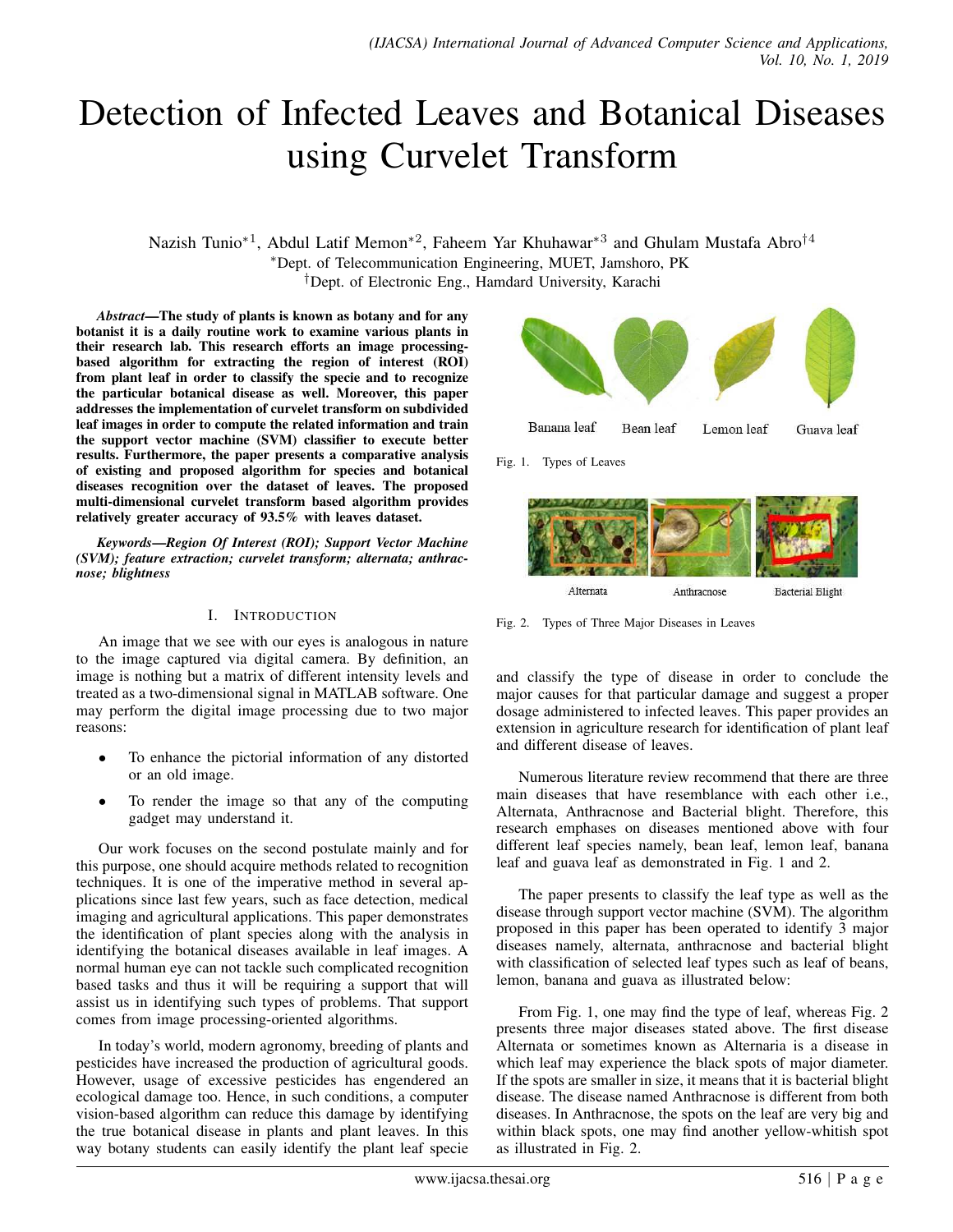#### II. LITERATURE REVIEW

Leaves are the natural creation and may vary in terms of their physical appearances. To classify them is one of the biggest challenges and one cannot classify them without any botanist's suggestions. Botanist in terms of their shape, color, veins and skeleton have previously classified these leaves. In majority findings, one may get the shape-based recognition algorithms which gets huge failure if one has incomplete sample of particular leaf [1], [2]. Several techniques that have been proposed before may possess accuracy rate more than 65 % [3]. The modern intelligent machine algorithms are also popular which have been proposed to sort out the fruits such as apple in terms of their color like red, normal red and poor red etc. [4]. Moreover, one finds the statistical and neural network-based classification for the detection of citrus diseases using machine vision. This particular algorithm had 90 percent accuracy [5] whereas moving classifier provides better results and have accuracy of 92% [6]. Studying the research papers of last few years, one may find curvelet transform technique that is used mostly for feature extraction [7]. If this data is analyzed properly and given to SVM based algorithm for training, then one can classify the type of leaf [8].

Curvelet transform has higher dimension of wavelet transform that has a provision to analyze the signal simultaneously in time as well as in spatial domain [9]. In majority of the papers, this transform is used to represent the images at different angle of orientations and scales. Since the advantage or the utility of using this transform is very simple, it is used for the discontinuous signals hence in our proposed case of leaves this will be a perfect fit [10]. In addition to this, curvelets remain coherent waveforms in a smooth medium and are based on band pass filtering in order to isolate the useless scales [11].

Various research manuscripts suggest the implementation of wavelets for the identification of pest damage on fruits in orchards [12]. Moreover, the morphological based features were also extracted in many research solutions in order to classify plants and early diagnosis of certain plant diseases [13]. Nowadays, when people are aware of neural networkbased classifiers, one may find artificial vision-oriented algorithms with fuzzy surface selection technique for disease prediction in plants [14]. While doing the brief literature review, one may come across several techniques for solving the disease and leaf type recognition such as conventional multiple regression and artificial neural networks (ANN).It is concluded in various papers that SVM based regression approach provides better description of disease whereas back propagation neural network provides the better results to identify the leaf in terms of its shape [15].

Edge detection-based image segmentation is also one of the most important techniques, which is frequently proposed for the cotton disease detection such algorithm has been quoted as homogeneous pixel counting technique for cotton disease detection [16]. In one of the proposed papers, K-mean based clustering is used to identify the defected areas, once the areas are identified then these defected features are extracted through color co-occurrence method and again used neural networks (NN) algorithm for identification and classification [17].

After studying image processing-based papers one can



Fig. 3. Block Diagram of Proposed Algorithm

easily conclude that it has great significance and applications in the area of agricultural domain, one can also identify the grape fruit peel disease using the "SGDM" technique called as spatial gray level dependence matrices [18]. Moreover, Hue saturation (HS) along with fuzzy C-mean technique can also be used to extract the shade of leaf mask and shape [19]. This is illustrated by high-resolution multispectral technique, one can design automatic algorithm to categorize infected leaves, but could not possible to recognize leaf type species [20].

Moreover, the identification of leaf species and its disease can be known by computing the parameters such as inverse difference moment, correlation, entropy sum and variance [21]. In some of the proposed researches [22], "GLCM" abbreviate gray level co-occurrence matrix has been proposed to determine the parameters like energy and entropy of selected image. Whereas, tangential direction (TD) based segmentation is one of the proposed methods and in this method one can not only classify the healthy grape leaf from unhealthy one using K-Nearest Neighbor or K-Th Nearest Neighbor (KNN) classification method but it also shares the direction and position of leaves. After studying several research manuscript, it is concluded that one can do same analysis using thresholding technique [23]. In this technique, one may compute the statistical values for the image of potato leaf and may concluded the healthiness of the leaf with 96% accuracy.

## III. METHODOLOGY

The proposed algorithm in our work does not only provide the leaf species recognition but in addition to this, it also proposes a novel methodology to detect the 3 major diseases as well. The systematic designed method is provided in Fig. 3.

In the first step, the entire input digital image will be preprocessed in order to remove the noise and later on pixel enhancement will take place. Secondly, this RGB image will be changed into gray scale transformation so that the intensity levels can be reduced up to 255 levels. Once the image is converted into gray-scale then the curvelet transform will be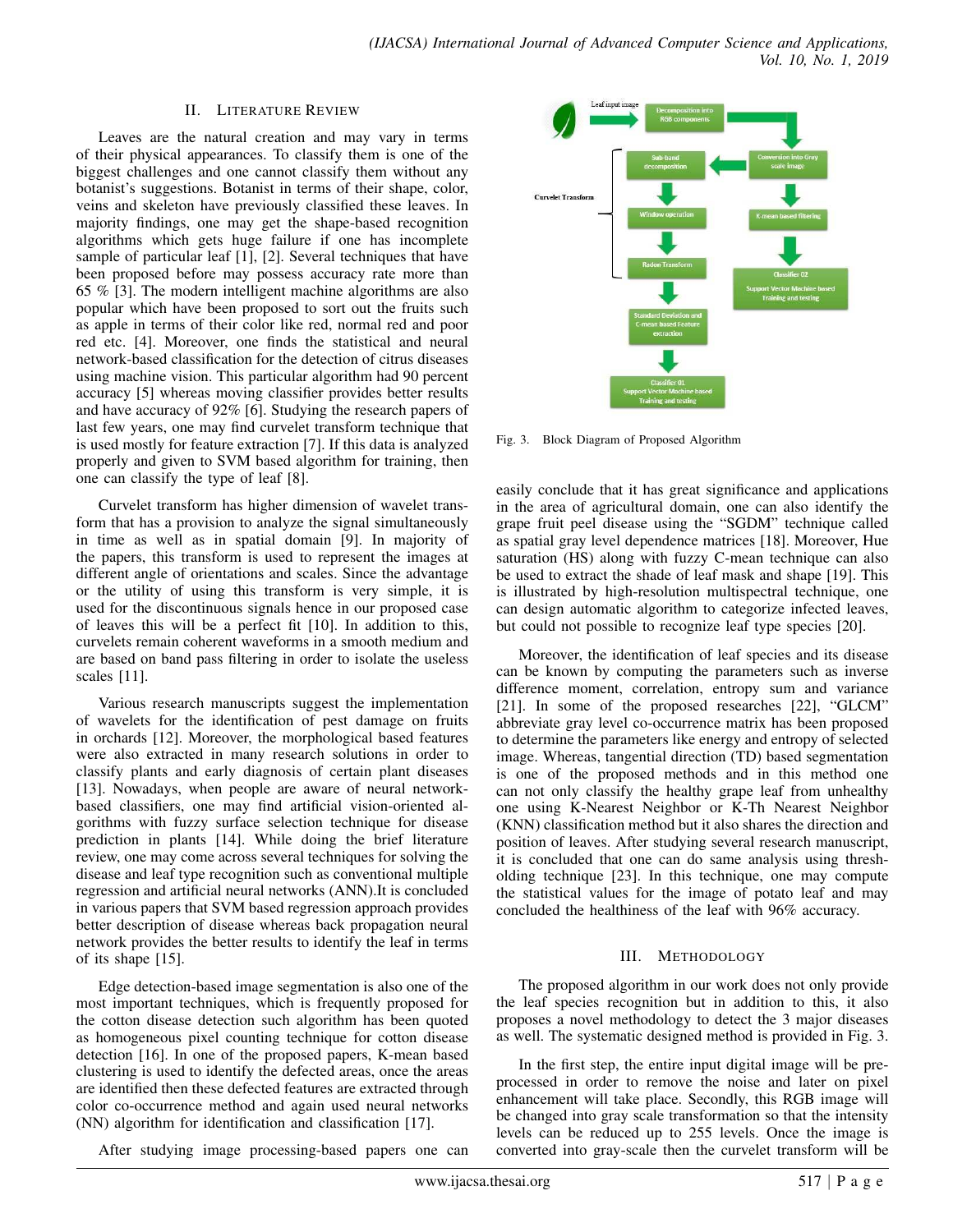applied. The applied curvelet transform is divided further into 4 sub-steps as follows.

## *A. Decomposition into Sub-Bands*

In this sub step, the image matrix will be decomposed into various layers. In this way the whole frequency of the image will be divided into various sub-frequencies which can be later on added together to get the original image frequency as shown:

$$
f = f1 + f2 + f3 \cdots \tag{1}
$$

Where frequency decomposition has been performed to compute the bands with specific frequencies  $(f1, f2, f3)$ . RGB image is sub-divided into layers in order to break them in to several frequencies, so that the sub-divided levels or layer with much noise and have spots in real can be filtered out.

## *B. Dissection of Image*

Here the decomposed image is dissected further to run window operation for smooth partitioning,

$$
Gq = wq \cdot fi \tag{2}
$$

Here  $Gq$  is a new matrix image that would store the window operated data after being multiplicative with smoothing frequency fi. The wq is again a matrix of  $6 \times 6$  that would run on whole image with  $fi$  smoothing frequency in order to smooth the intensity levels.

## *C. Normalization*

Normalization is the process that basically increases or adjust the contrast of image because of further decision. This is mainly performed to keep each dyadic square to the unit square.

## *D. Ridgelet Analysis*

After normalizing, the image slices is used to catch monodimensional singularities,1-D wavelet transform named as radon transform is used in bi-dimensional domain.

$$
\alpha(q,\lambda) = \langle gq, P\lambda \rangle \tag{3}
$$

Where, P,  $\lambda$  is an orthonormal set for  $L^2(R^2)$  and q is the collection of smooth windows  $wq(x1, x2)$  localized around dyadic squares. After going through these sub steps our image is now enough ready to apply c-mean and standard deviation principle to extract the features. Furthermore, these features are then stored in a matrix i.e. leaf\_specie.

The paper also computes 3 major diseases by implementing the K-mean based filtering to extract damage features and similarly storing it into another matrix named as disease\_leaf. The algorithm stores these two types of features to run a moving classifier based on SVM to train and test the images for desired results.



Fig. 4. Sample data set of leaves of mainly 3 leaf species

TABLE I. REPORTED METHODS FOR LEAF SPECIE AND DISEASE **RECOGNITION** 

| #              | Feature                           | Classifier                                                    | Validation                                   | Accuracy |
|----------------|-----------------------------------|---------------------------------------------------------------|----------------------------------------------|----------|
| 1              | Curvelet Transform<br>[8]         | Kernel Support Vec-<br>tor Machine (SVM)                      | Can be processed<br>for individual leaf      | 93.5%    |
| $\overline{2}$ | Wavelet Transform<br>[24]         | Kernel Support Vec-<br>tor Machine (Radial<br>Basis Function) | Not validated                                | 93.07%   |
| $\mathcal{R}$  | Radial Basis Func-<br>tion $[25]$ | Proportional<br>Back<br>Neural Network                        | Can be processed<br>for individual leaf      | 93.07%   |
|                | Radial Basis Func-<br>tion $[25]$ | Kernel Support Vec-<br>tor Machine (SVM)                      | Kernel SVM (Ra-<br>dial Basis Func-<br>tion) | 97%      |

## IV. RESULTS

The algorithm will run twice in a go, and uses two classifiers based on SVM to compute the parameters like variance, difference in frames, entropy and energy of every level using histogram. These parameters are then fed to the two classifiers with two different nested if else conditions to compute first the leaf species, and once species is computed then second classifier will compute the disease.

The two classifiers based on SVM are prepared with the computation of 4 major parameters such as energy of the image, entropy, difference moment and variance of the image intensity levels. While training and testing this algorithm, 4 different plant leaf species and 3 major diseases were examined. The image pixels were varied but the resolution was same  $640 \times 280$  as illustrated in Fig. 4.

The training took place by taking total number of 640 leaf-based dataset. In this dataset, there had been 340 images that had been captured at run time. The computed results not only recognizes the leaf species but also recognize the disease infected by it through SVM learning algorithm based on mainly curvelet transform.

While computing the results, few important things were kept same such as the images were captured with digital camera by high resolution and with similar distance in a dark and white background. The comparative results of various species recognition with diseases have been illustrated in Table I. It presents the comparative analysis of various experiments done in this field of automated plant leaf species and disease recognition. It also focuses on different ways of feature extraction techniques used to extract the leaf features for classification in terms of accuracy.

In Fig. 5, it is clearly seen that an image of leaf has been captured is RGB in nature. Moreover this image is later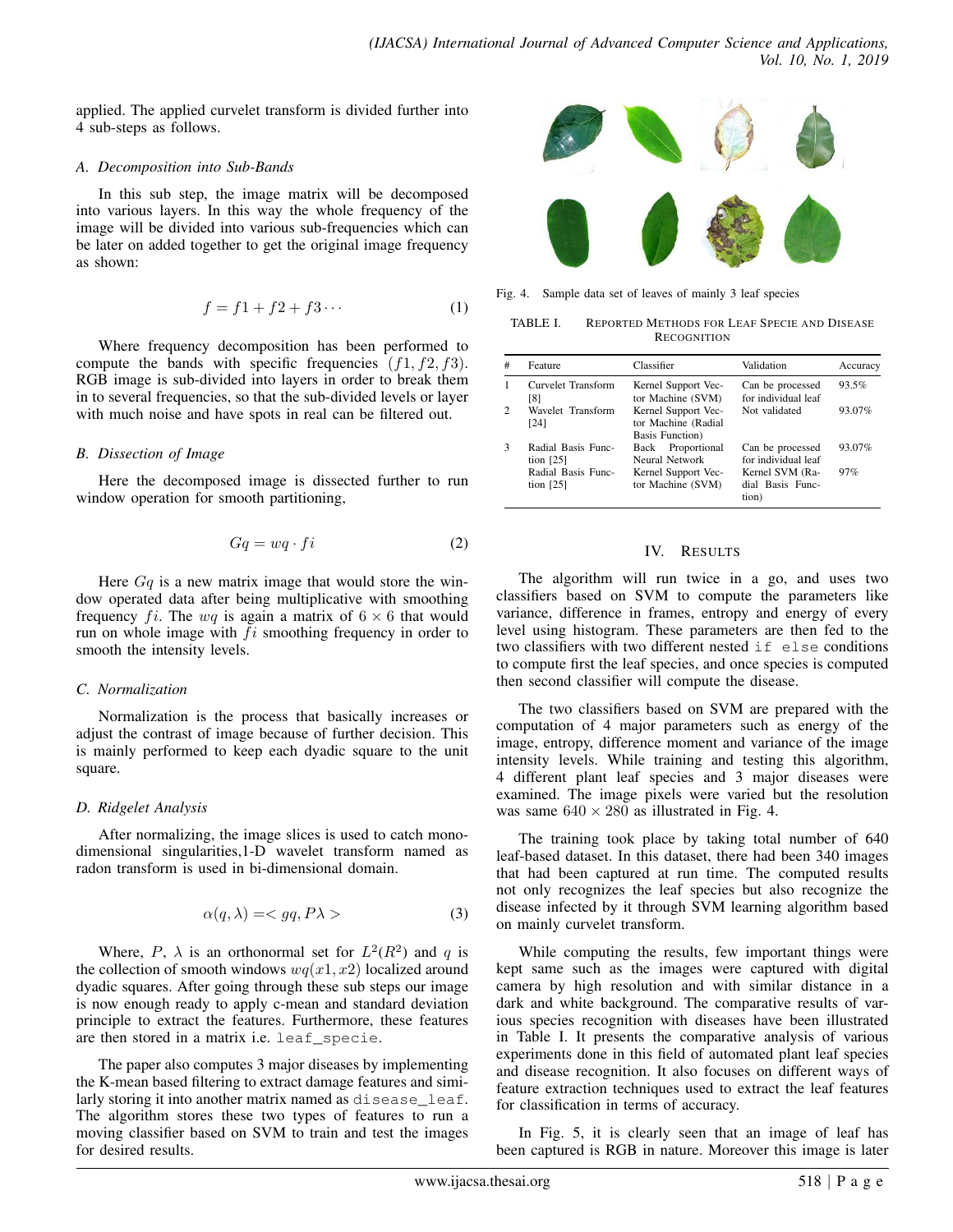

Fig. 5. Image Analysis using Proposed Algorithm



Fig. 6. GUI for Leaf Specie and disease recognition using Classifier

converted into gray scale and subdivided in to sub-layers. By doing this one can go for 3 sub-steps namely dissection, normalization, ridgelet analysis. The parameters as mentioned earlier are computed and on these parameters two classifiers are trained in order to identify the specie and disease.

In Fig. 6, the same process as shown in the block diagram of Fig. 3 is repeated on special graphical user interface and turned into MATLAB based application using MATLAB compiler mcc- command that basically invokes the compiler and provide a stand alone operation of the desired application.

## V. CONCLUSION

The research work uses curvelet transform feature extraction and k-mean filtering based algorithm to detect leaf species and disease detection. The proposed research work is able to identify 3 major diseases successfully and its extensive analysis suggest that the algorithm is stable and provides better results comparatively on selected problem.

The presented approach focused three diseases for a specific plant leaves and in future more diseases could be added. The dataset of leaf images can be increased. Moreover, researcher may adopt another stated approach for disease detection.

#### **REFERENCES**

- [1] J. Hossain and M. A. Amin. Leaf shape identification based plant biometrics. In *13th International Conference on Computer and Information Technology (ICCIT)*, pages 458–463, Dec 2010.
- [2] Ji-Xiang Du, Xiao-Feng Wang, and Guo-Jun Zhang. Leaf shape based plant species recognition. *Applied Mathematics and Computation*,  $185(2):883 - 893$ , 2007. Special Issue on Intelligent Computing Theory and Methodology.
- [3] T. G. Crowe and M. J. Delwiche. Real-time defect detection in fruit – part ii: An algorithm and performance of a prototype system. *Transactions of the ASAE*, 39(6):2309–2317, 1996.
- [4] Kazuhiro Nakano. Application of neural networks to the color grading of apples. *Computers and Electronics in Agriculture*, 18(2):105 – 116, 1997. Applications of Artificial Neural Networks and Genetic Algorithms to Agricultural Systems.
- [5] W.M Miller, J.A Throop, and B.L Upchurch. Pattern recognition models for spectral reflectance evaluation of apple blemishes. *Postharvest Biology and Technology*, 14(1):11 – 20, 1998.
- Jing Liu, Shanwen Zhang, and Jiandu Liu. A method of plant leaf recognition based on locally linear embedding and moving center hypersphere classifier. In De-Shuang Huang, Kang-Hyun Jo, Hong-Hee Lee, Hee-Jun Kang, and Vitoantonio Bevilacqua, editors, *Emerging Intelligent Computing Technology and Applications. With Aspects of Artificial Intelligence*, pages 645–651, Berlin, Heidelberg, 2009. Springer Berlin Heidelberg.
- [7] J. Zhang, Z. Zhang, W. Huang, Y. Lu, and Y. Wang. Face recognition based on curvefaces. In *Third International Conference on Natural Computation (ICNC 2007)*, volume 2, pages 627–631, Aug 2007.
- [8] S. Prasad, P. Kumar, and R. C. Tripathi. Plant leaf species identification using curvelet transform. In *2nd International Conference on Computer and Communication Technology (ICCCT-2011)*, pages 646–652, Sep. 2011.
- [9] V. Premalatha and S. R. Sannasi Chakravarthy. A low power bit-width adapted dct architecture for image processing applications. *Digital Image Processing*, 9(6):109–114, 2017.
- [10] Gyanendra K. Verma, Shitala Prasad, and Gohel Bakul. Robust face recognition using curvelet transform. In *Proceedings of the 2011 International Conference on Communication, Computing & Security,* ICCCS '11, pages 239–242, New York, NY, USA, 2011. ACM.
- [11] Emmanuel J. Candes and David L. Donoho. Curvelets: A surprisingly effective nonadaptive representation for objects with edges. Technical report, Stanford University - Department of Statistics, Nov. 1999.
- [12] Brendon J. Woodford, Nikola K. Kasabov, and C. Howard Wearing. Fruit image analysis using wavelets. In *In Proceedings of the Iconip/Anziis/Annes*, pages 88–91. University of Otago Press, 1999.
- [13] Mohammad Ei-Helly, Ahmed Rafea, Salwa Ei-Gamal, and Reda Abd Ei Whab. Integrating diagnostic expert system with image processing via loosely coupled technique. *Central Laboratory for Agricultural Expert System (CLAES)*, page 15, 2004.
- [14] Rakesh Kaundal, Amar S. Kapoor, and Gajendra PS Raghava. Machine learning techniques in disease forecasting: a case study on rice blast prediction. *BMC Bioinformatics*, 7(1):485, Nov 2006.
- [15] M. S. Prasad Babu and B.Srinivasa Rao. Leaves recognition using back propagation neural network-advice for pest and disease control on crops. IndiaKisan. Net: Expert Advisory System, 2007.
- [16] Jayamala K. Patil and Raj Kumar. Advances in image processing for detection of plant diseases. *Journal of Advanced Bioinformatics Applications and Research*, 2(2):135–141, 2011. http://www.bipublication.com.
- [17] H. Al-Hiary, S. Bani-Ahmad, M. Reyalat, M. Braik, and Z. ALRahamneh. Fast and accurate detection and classification of plant diseases. *International Journal of Computer Applications*, 17(1):31–38, March 2011.